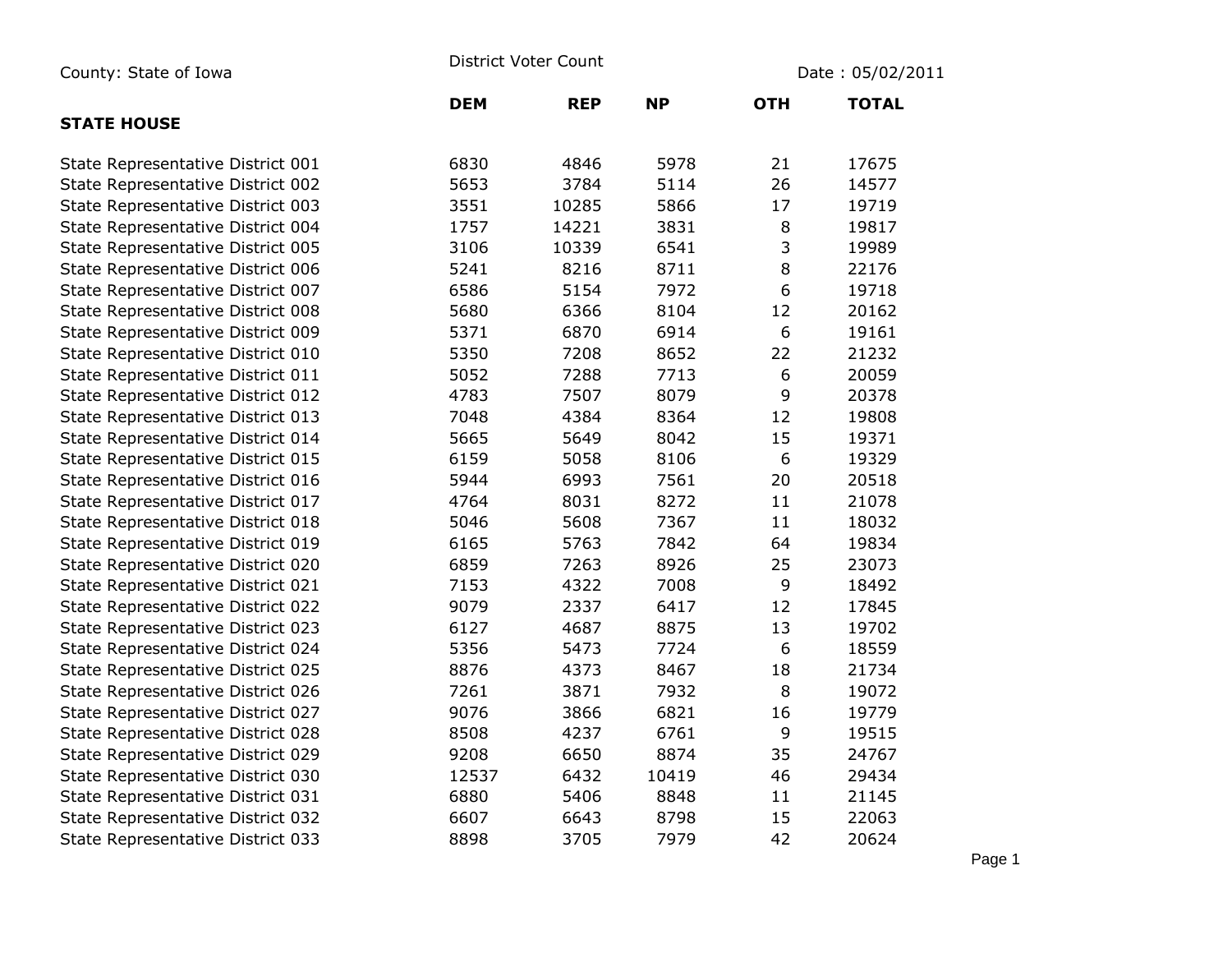| County: State of Iowa             | District Voter Count |            |           | Date: 05/02/2011 |              |  |
|-----------------------------------|----------------------|------------|-----------|------------------|--------------|--|
|                                   | <b>DEM</b>           | <b>REP</b> | <b>NP</b> | <b>OTH</b>       | <b>TOTAL</b> |  |
| <b>STATE HOUSE</b>                |                      |            |           |                  |              |  |
| State Representative District 034 | 8236                 | 4649       | 7433      | 27               | 20345        |  |
| State Representative District 035 | 7841                 | 7665       | 9564      | 25               | 25095        |  |
| State Representative District 036 | 7915                 | 8233       | 10027     | 42               | 26217        |  |
| State Representative District 037 | 7408                 | 6986       | 8125      | 30               | 22549        |  |
| State Representative District 038 | 8586                 | 4960       | 6270      | 29               | 19845        |  |
| State Representative District 039 | 5767                 | 5863       | 8921      | 13               | 20564        |  |
| State Representative District 040 | 5102                 | 7594       | 7753      | 14               | 20463        |  |
| State Representative District 041 | 8102                 | 6122       | 6569      | $10\,$           | 20803        |  |
| State Representative District 042 | 8734                 | 7504       | 7363      | 28               | 23629        |  |
| State Representative District 043 | 6319                 | 5854       | 7319      | $\boldsymbol{6}$ | 19498        |  |
| State Representative District 044 | 5126                 | 7038       | 7610      | 6                | 19780        |  |
| State Representative District 045 | 7870                 | 5882       | 10579     | 138              | 24469        |  |
| State Representative District 046 | 8425                 | 6507       | 8623      | 57               | 23612        |  |
| State Representative District 047 | 9010                 | 13682      | 15246     | 23               | 37961        |  |
| State Representative District 048 | 6623                 | 5428       | 8218      | 15               | 20284        |  |
| State Representative District 049 | 7456                 | 5090       | 6592      | 17               | 19155        |  |
| State Representative District 050 | 4845                 | 6231       | 7350      | 14               | 18440        |  |
| State Representative District 051 | 5692                 | 5881       | 8282      | 19               | 19874        |  |
| State Representative District 052 | 4494                 | 6622       | 7485      | 6                | 18607        |  |
| State Representative District 053 | 4800                 | 8327       | 7920      | 6                | 21053        |  |
| State Representative District 054 | 5805                 | 6387       | 6787      | 20               | 18999        |  |
| State Representative District 055 | 4952                 | 6510       | 6776      | $\,8\,$          | 18246        |  |
| State Representative District 056 | 5717                 | 6894       | 5953      | 12               | 18576        |  |
| State Representative District 057 | 4568                 | 8857       | 7080      | 9                | 20514        |  |
| State Representative District 058 | 5382                 | 7419       | 7403      | 9                | 20213        |  |
| State Representative District 059 | 7251                 | 7654       | 5252      | 12               | 20169        |  |
| State Representative District 060 | 6849                 | 7491       | 6170      | 36               | 20546        |  |
| State Representative District 061 | 10058                | 4906       | 4584      | 44               | 19592        |  |
| State Representative District 062 | 7966                 | 3188       | 4786      | 28               | 15968        |  |
| State Representative District 063 | 7630                 | 8817       | 6424      | 27               | 22898        |  |
| State Representative District 064 | 8687                 | 4831       | 5200      | 37               | 18755        |  |
| State Representative District 065 | 7686                 | 2829       | 4540      | 31               | 15086        |  |
| State Representative District 066 | 8384                 | 2086       | 3901      | 47               | 14418        |  |